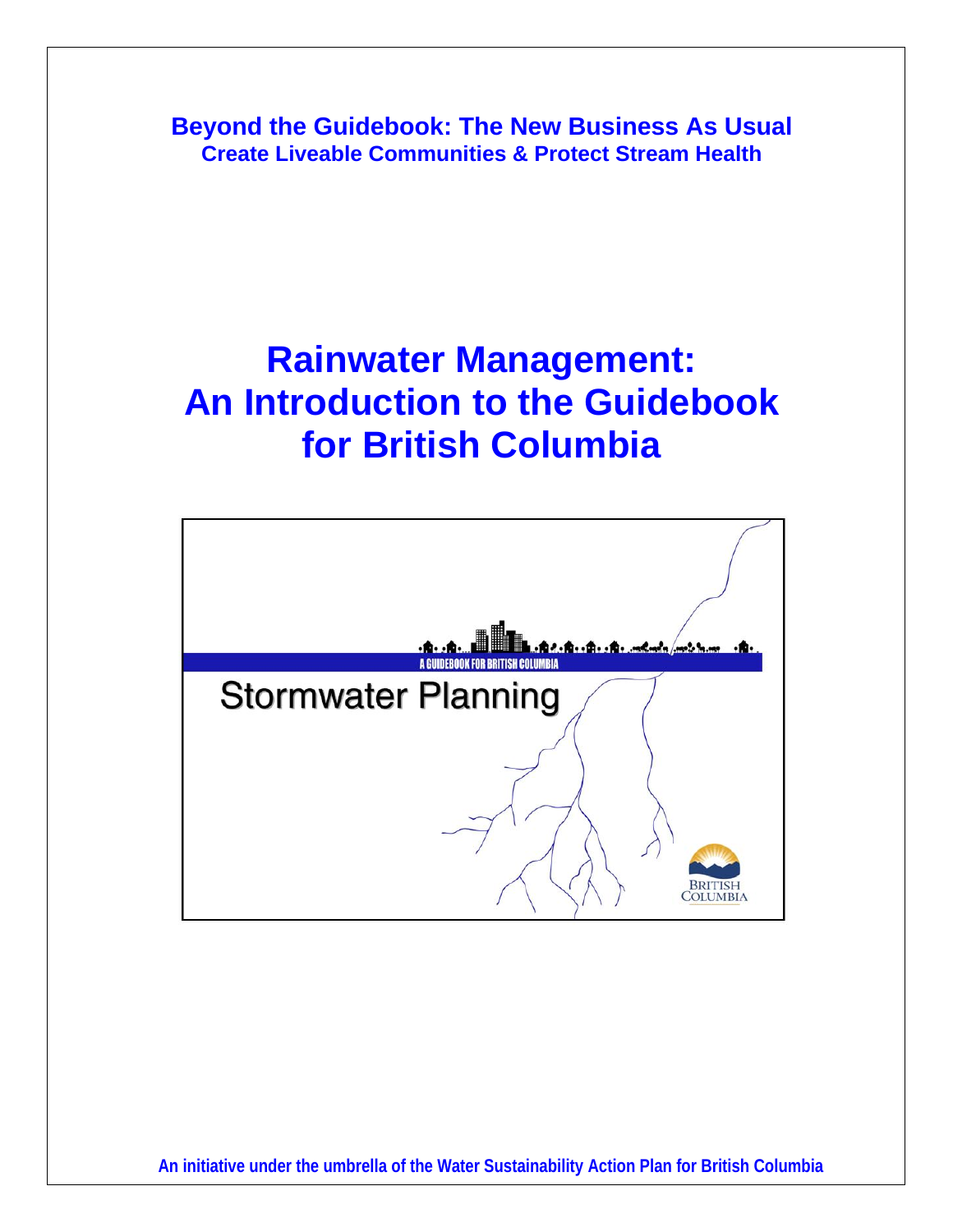## **Rainwater Management: An Introduction to the Guidebook for British Columbia**

## **Preface**

The purpose of this document is to provide the reader with a broad-brush picture of **Stormwater Planning: A Guidebook for British Columbia**, published in 2002. The emphasis is on core concepts. The desired outcome is that readers will be interested in learning more by delving into the Guidebook.

This document also provides a transition into the current **Beyond the Guidebook: The New Business As Usual** initiative that is intended to influence the greening of the built environment. Based on the experience gained and the lessons learned over the past six years, a key message is that what we believed to be unachievable a decade ago in terms of protecting stream health, may in fact now be within our grasp.

> Ted van der Gulik, Chair Inter-Governmental Partnership &

John Finnie, Chair Convening for Action on Vancouver Island - CAVI

June 2008

## **Table of Contents**

- **Context**
- The Guidebook is Structured in Three Parts
- Scope of Each Part
- Managing the Rainfall Spectrum
- **Performance Targets**
- Adaptive Management
- Beyond the Guidebook
- Developing and Implementing an Integrated Plan
- **Greening the Built Environment**
- Appendix A Effective Municipal Rainwater/ Stormwater Management
- Appendix B Resources downloadable from waterbalanc.ca and waterbucket.ca



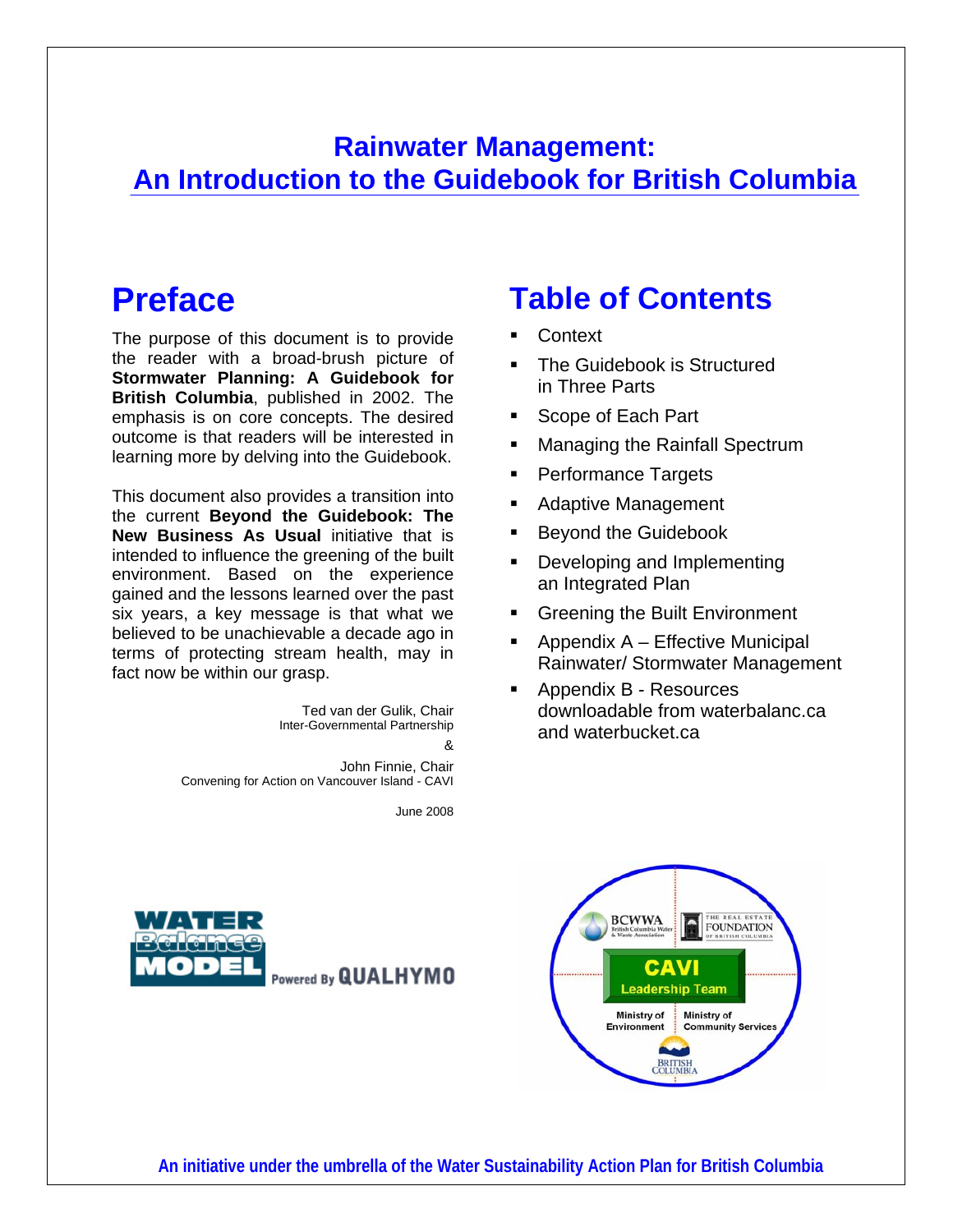### **Rainwater Management: An Introduction to the Guidebook for British Columbia**

#### **Context**

Founded on British Columbia case study experience, and published by the Province in 2002, **Stormwater Planning: A Guidebook for**  British Columbia<sup>1</sup> formalized a science-based understanding to set performance targets for reducing rainwater runoff volumes and rates. These targets represent the synthesis of biological and hydrological understanding.

The Guidebook was a direct outcome of the **SmartStorm Forum Series<sup>2</sup> during the period** 1998 through 2001. The SmartStorm Forum Series comprised events on Vancouver Island (Nanaimo), the Sunshine Coast (Sechelt), and Fraser Valley (Abbotsford and Pitt Meadows).

In turn, the Guidebook set in motion a chain of outcomes that has resulted in British Columbia being recognized internationally as a leader in implementing a natural systems approach to rainwater management in the urban environment. The Guidebook begat the web-based **Water Balance Model for British Columbia<sup>3</sup>** in 2003, which provided early credibility for the **Water Sustainability Action Plan for British Columbia<sup>4</sup>** , and also led to the formation of the **Green Infrastructure Partnership<sup>5</sup> in 2003.** 

#### When it was published in 2002, the Guidebook

- Provided
	- Direction
	- Science-based principles and objectives
	- Guidance on how to do integrated planning
- Introduced these core concepts:
	- Rainfall spectrum
	- The "retain, detain, convey" integrated strategy
	- Water balance methodology
	- Performance targets
	- A "learn by doing" framework

#### **The Guidebook is Structured in Three Parts**

The Guidebook is structured to meet the information needs of different audiences: from senior managers and elected officials...to those professional planning and engineering staff who are tasked with implementing early action...to land developers and the consulting community. To provide for this range of audiences, the Guidebook is organized in three parts:

- **Part A: Why → The Problem and Principles:** written for senior managers, elected officials and those wanting a general introduction to integrated rainwater management.
- **Part B: What**  $\rightarrow$  **The Solutions:** written mainly for engineers and planners, this part provides examples of how to achieve integrated rainwater management at both planning and site levels.
- **Part C: How → The Process:** written for administrators and the complete range of stakeholders who will be involved in making the move from planning to action, this part defines roles, methods, means and timing for integrated rainwater management.

For readers who are new to integrated rainwater/stormwater management, **Part A** is required reading.

Readers looking for a sense of what integrated rainwater/stormwater management means on the ground will enjoy the examples in **Part B.** 

Those wanting to start or fund an integrated rainwater/stormwater management plan or program will find organizational advice in **Part C**.

The overall objective of the Guidebook is to offer a *common sense, effective and affordable approach* to integrated rainwater/stormwater management.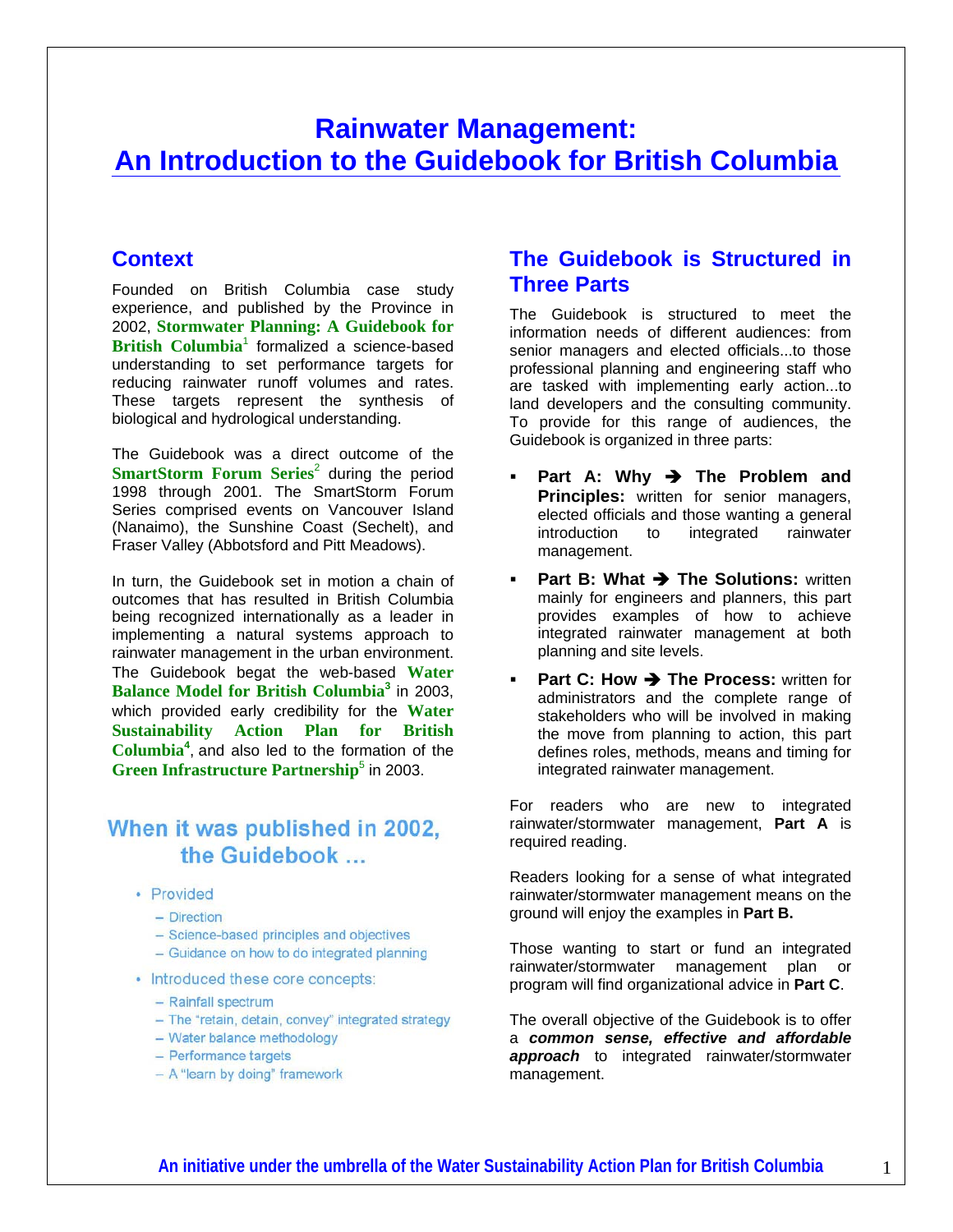#### **Scope of Each Part**

#### **Part A - Why Integrated Rainwater/ Stormwater Management?**

Part A identifies problems associated with traditional stormwater management and provides the rationale for a change from traditional to integrated rainwater/ stormwater management. Some guiding principles of integrated rainwater/ stormwater management are introduced.

Part A also builds a science-based understanding of how natural watersheds function and how this function is affected by land use change.

### **Part B - Integrated Rainwater/ Stormwater Management Solutions**<br>Part B outlines the scope and policy framework

for integrated rainwater/stormwater management, and presents a cost-effective methodology for developing rainwater/stormwater solutions.

Integrated, or watershed-based, rainwater management recognizes the relationships between the natural environment and the built environment, and manages them as integrated components of the same watershed. Traditional drainage practice concentrated on peak flow rates and overlooked the importance of volume management. Integrated solutions manage both volume and flow rates.

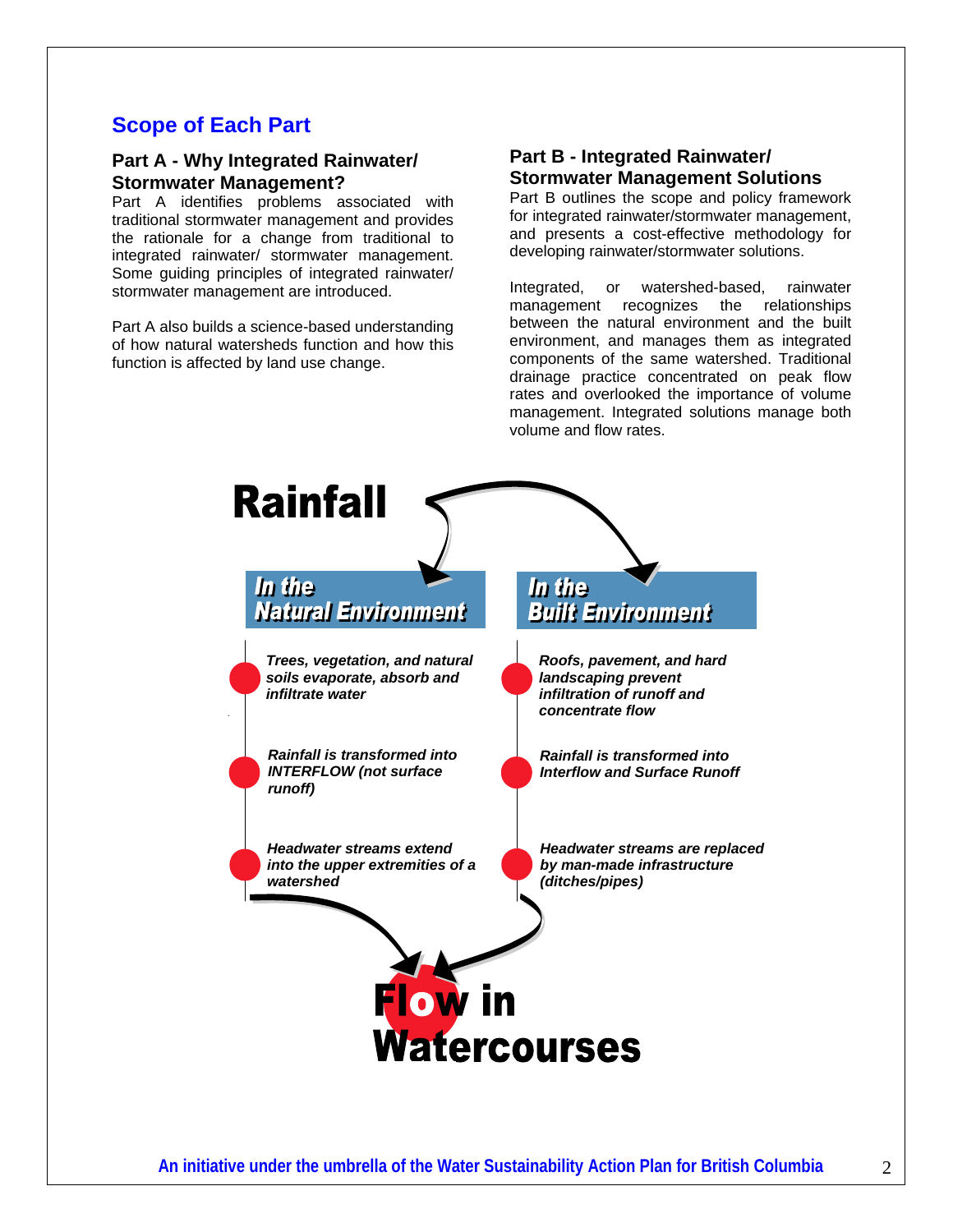#### **Part C – Moving from Planning to Action**

Part C describes a process that will lead to better rainwater/stormwater management solutions.

The role and design of action plans are introduced to bring a clear focus to what needs to be done, with what priority, by whom, with related budgets.

Tips are provided on processes that produce timely and high-quality decisions.

Part C also provides guidance for organizing an administrative system and financing strategy for rainwater/stormwater management.

A final section on building consensus and implementing change describes how to develop a shared vision and overcome barriers to change.

**Building Consensus:** There are usually complex trade-offs involved in choosing the appropriate integrated solution. Many of the decisions about choice of solution require judgement – about public values and priorities, about the pace of change, and even about environmental conditions based on the currently available scientific information. Choices, especially, involve balance among competing objectives. The best way to find this balance is consensus.

The graphic below illustrates how education leads to implementation. The elements can be read in both the horizontal and vertical directions. Education leads to shared, achievable goals. In turn, these goals culminate in action and implementation.

Learning is a gradual process. Adults take in new information, reflect on it, blend it with their own experience, test it, and eventually apply it in making decisions.

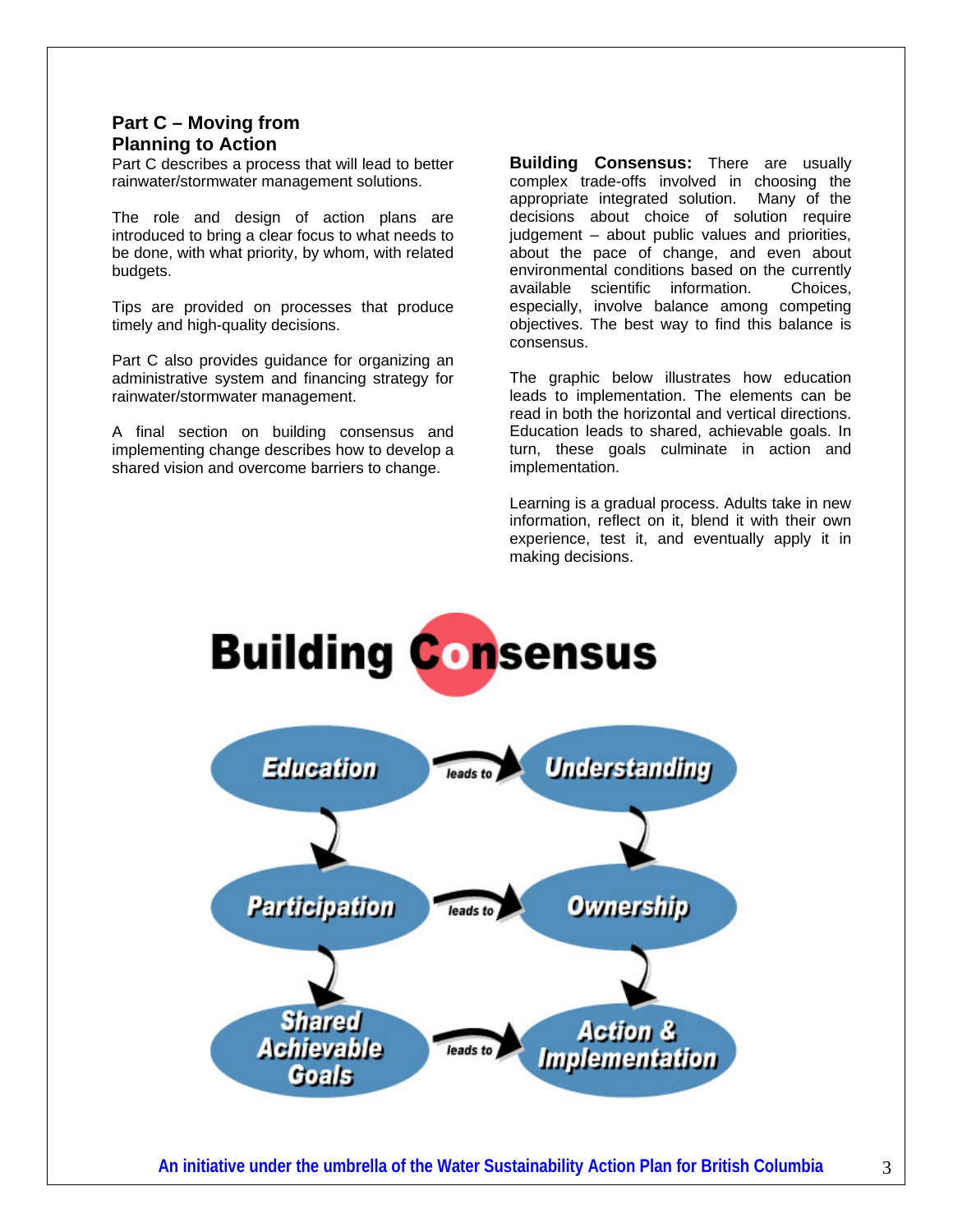#### **Managing the Rainfall Spectrum**

The Guidebook formalized an *Integrated Strategy for Managing the Complete Spectrum of Rainfall Events* as the foundation for a "design with nature" approach to rainfall capture and runoff control.

The key to implementing the strategy is that most of the annual rain volume in British Columbia falls as *light showers*. Although daily rainfall amounts range from *light showers* to *heavy rain* to *extreme storms*, only a handful of long duration downpours occur in any year and extreme events are rare.

The Integrated Strategy is illustrated by the graphic below. This graphic encapsulates the Guidebook branding and is the defining image for the Guidebook.

The concepts and methodologies in the Guidebook were intended to stimulate a change in the mindset of practitioners and others, rather than cast in stone a set of prescriptive rules. A guiding principle is to design for the complete spectrum of rainfall events.

#### **Performance Targets**

The Guidebook also introduced the concept of Performance Targets<sup>6</sup> to facilitate implementation of the **Integrated Strategy** for managing the complete rainfall spectrum. To create a mind-map for practitioners, the rainfall spectrum was defined in terms of three tiers, with each tier corresponding to a component of the integrated strategy, namely:

- **Rainfall Capture** keep rain on site by means of 'rainfall capture' measures such as rain gardens and infiltration soakaways
- **Runoff Control** delay overflow runoff by means of detention storage ponds which provide 'runoff control'
- **Flood Mitigation** reduce flooding by providing sufficient hydraulic capacity to 'contain and convey'

Defining rainfall tiers simply enabled a systematic approach to data processing and identification of rainfall patterns, distributions and frequencies.

The Guidebook emphasizes that rainfall capture targets will depend on site and watershedspecific conditions.

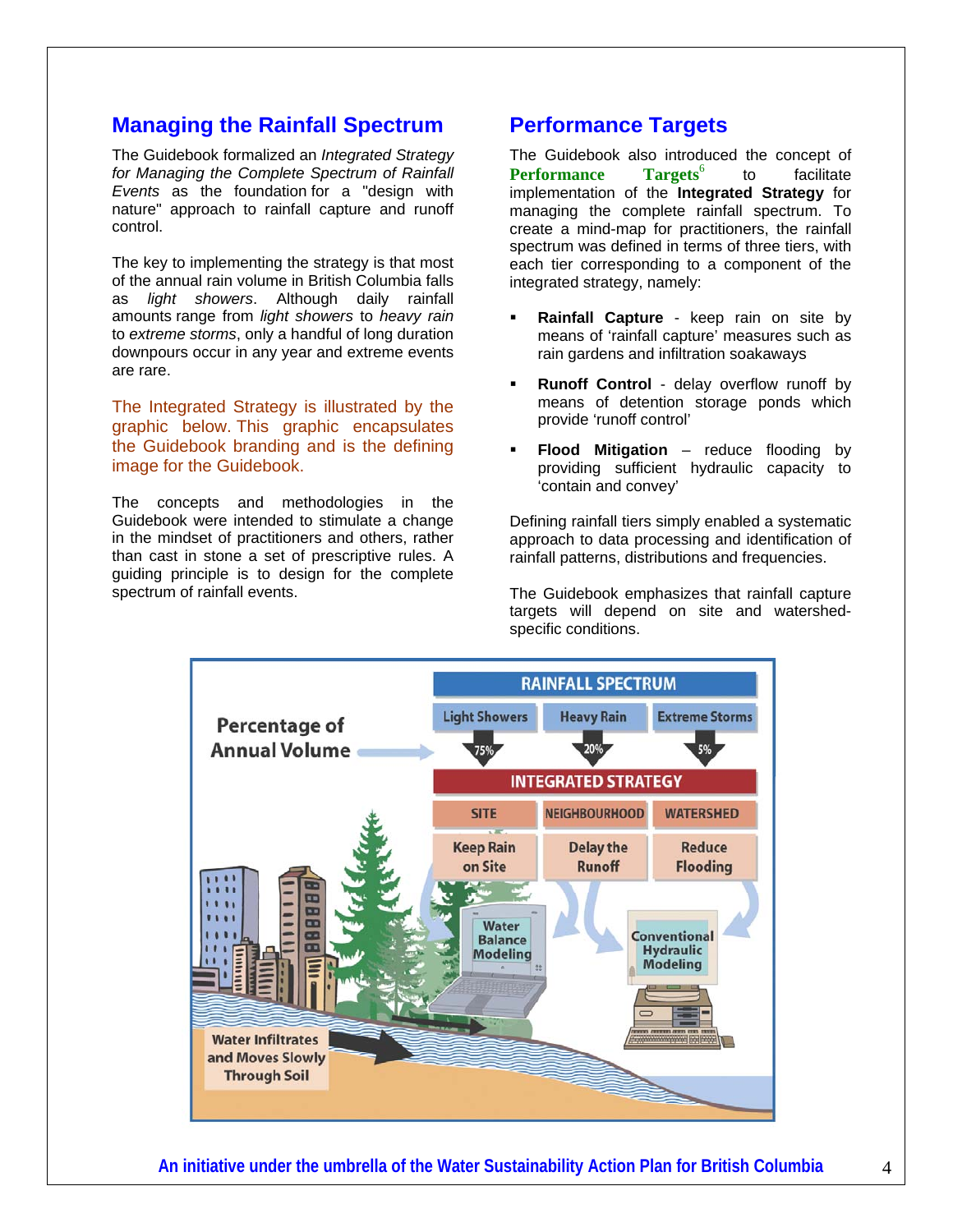#### **Adaptive Management**

The Guidebook's premise that **land development and watershed protection can be compatible** represented a radical shift in thinking in 2002. The Guidebook recognized that local government has control over rainwater runoff volumes and rates through its infrastructure policies, practices and standards.

Prior to 2002, the lack of a science-based bridge meant there was a disconnect between policy objectives and site design practices. The Guidebook integrated breakthroughs in hydrological and biophysical understanding to bridge the gap between policy and site design.

The goal of **Adaptive Management**<sup>7</sup> is to learn from experience and constantly improve land development and rainwater management practices over time. This requires ongoing monitoring of demonstration projects to assess progress towards performance targets and the shared watershed vision.

Implicit in an adaptive management approach is recognition of the need to both **accept and manage risk** if the state-of-the-practice is to be advanced. Accepting risk opens the door to engineering creativity and resulting innovation.

The British Columbia Guidebook is a pioneer application in North America of 'adaptive management' in a local government setting. and reflects the understanding gained from a **1999 King County research project** 



**Adaptive Management** means we change direction when the science leads us to a better way

The Guidebook Premise - Land Development and **Watershed Protection can be Compatible** represented a radical shift in thinking in 2002

Policy Level Development Objectives

**Science-Based Understanding** of Development Impacts

Site Design Practices that achieve Objectives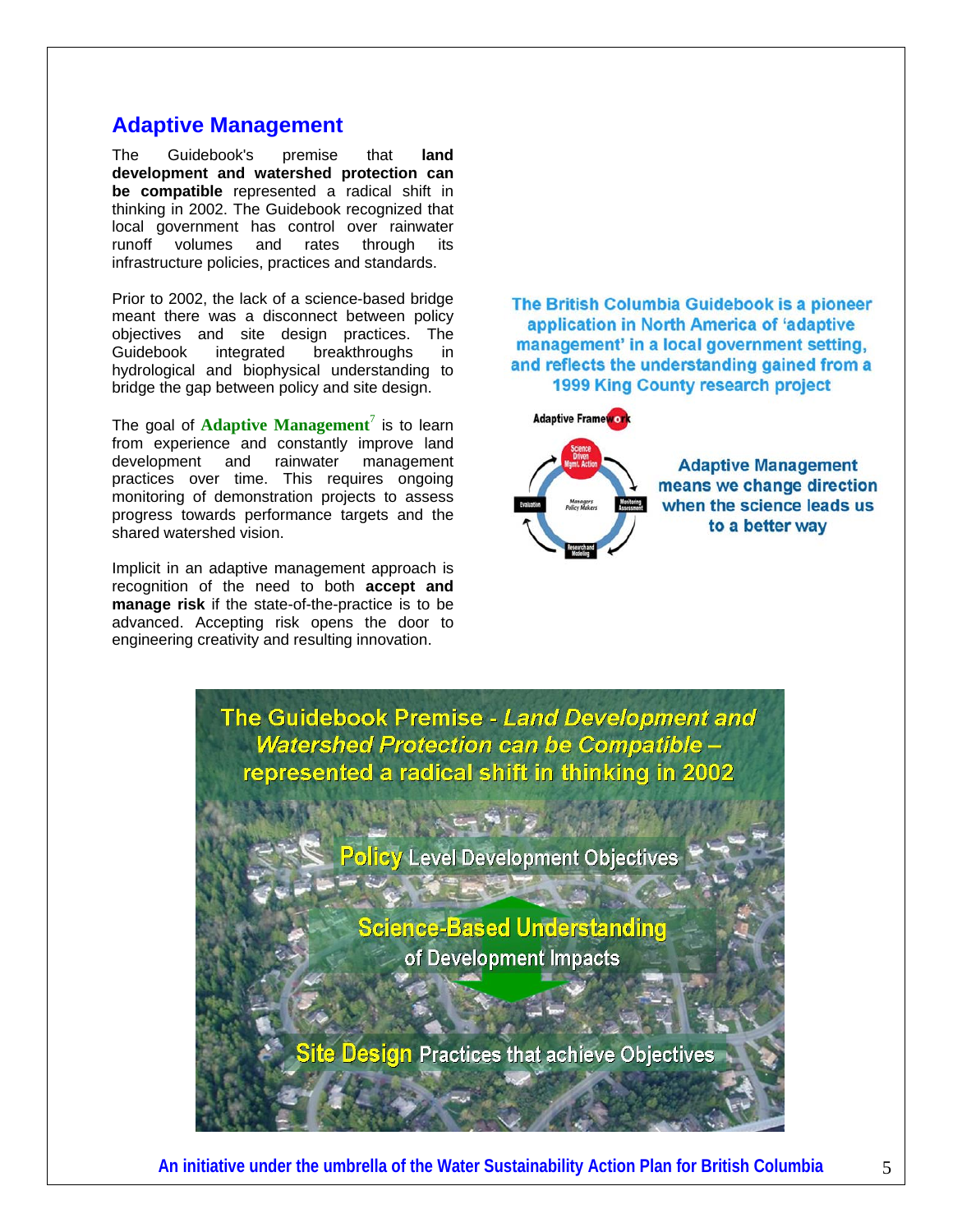#### **Beyond the Guidebook**

The Guidebook established the framework for rainfall capture and a performance target way-ofthinking and designing. The lasting impact of the Guidebook is that it changed how people view site development practices, and it got them thinking about how to change those practices for the better.

The Guidebook articulated a principle that performance targets at the watershed scale provide a starting point to guide the actions of local government in the right direction. An overarching objective is to translate those targets into appropriate site design criteria that then provide local government staff and developers with practical guidance for achieving the goal of stream protection.

Now that practitioners are becoming comfortable with what 'rainfall capture' means in practice, local governments and the development community are in a position to turn their attention to what is an achievable outcome that makes sense and results in net environmental benefits at a watershed scale. **Beyond the Guidebook<sup>8</sup>** takes the Guidebook to the next level of evolution.

- *Beyond the Guidebook* is a runoff-based approach to urban drainage modeling that connects the dots between source control evaluation and stream health assessment. This approach is described as 'where science meets analysis' because **rainwater runoff volume management** is directly linked to **stream erosion** and **water quality**.
- The *Beyond the Guidebook* methodology allows practitioners to assess both site-level rainwater management measures AND flood relief projects so that they can develop a watershed approach that addresses stream protection and/or restoration. In the process, practitioners will view the watershed and its streams from a much more holistic perspective.

Through implementation of 'green infrastructure' policies and practices, the desired outcome in going *Beyond the Guidebook* is to apply what we have learned at the site scale over the past six years…so that we can truly protect and/or restore stream health in urban watersheds.

#### The Guidebook's 'Build a Vision, Create a Legacy' paradigm means...

- Apply a science-based approach to create a shared vision of achievable goals
- " Facilitate a participatory decision process to build stakeholder consensus and agree on expectations
- Obtain commitment from everyone to truly integrate RAINwater management with land development practices

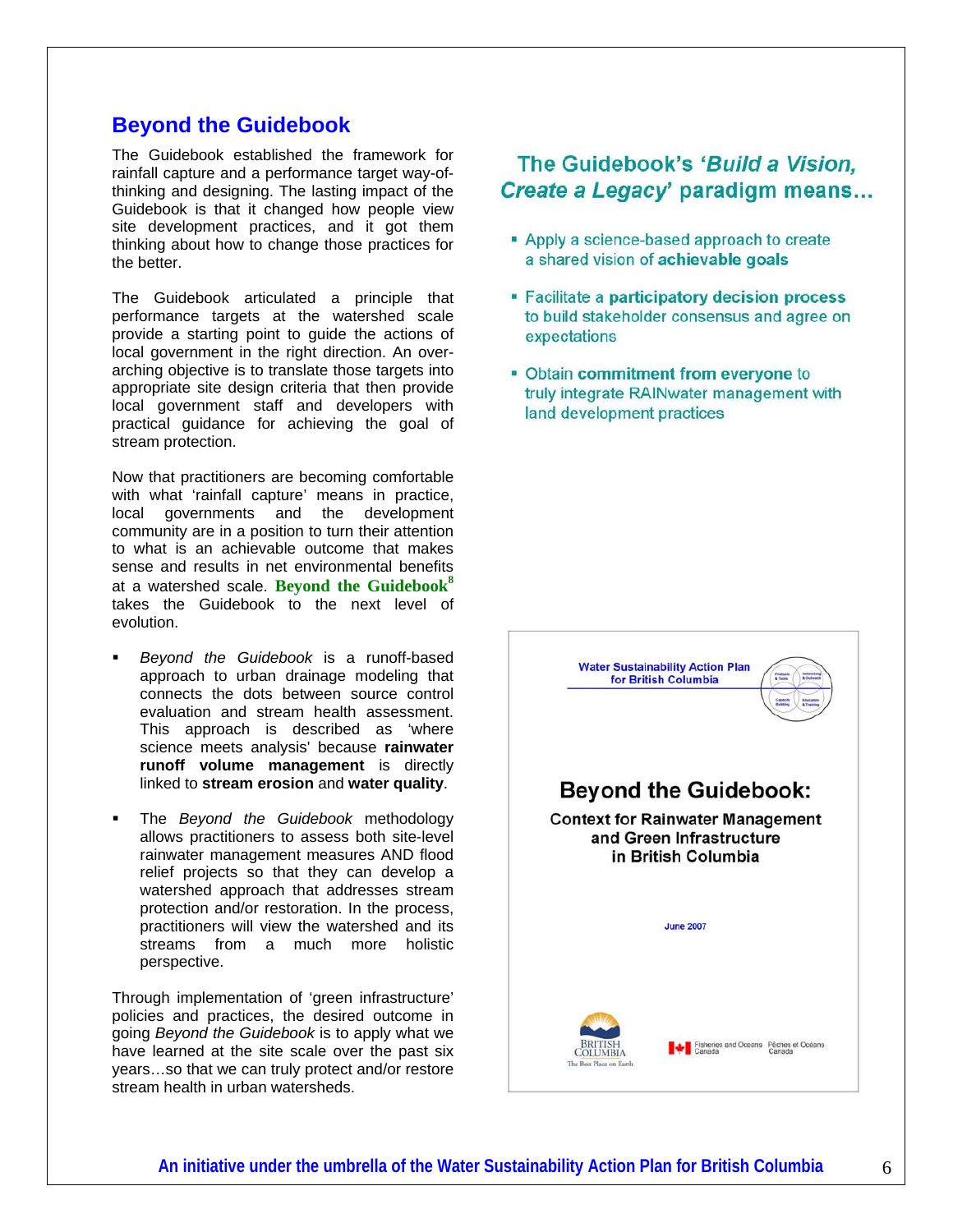#### **Developing and Implementing an Integrated Plan**

In British Columbia, the term *Integrated Stormwater Management Plan* (ISMP) has gained widespread acceptance by local governments and the environmental agencies to describe a comprehensive approach to rainwater/stormwater planning.

The purpose of an ISMP is to provide a clear picture of how to be proactive in applying land use planning tools to protect property and aquatic habitat, while at the same time accommodating land development and population growth.

Conventional 'flows-and-pipes' stormwater management is limited because it focuses only on the fast conveyance of the extreme storms and often creates substantial erosion and downstream flooding in receiving streams.

Similarly, a detention-based approach is only a partial solution because it allows the small storms that comprise the bulk of total rainfall volume to continue to create erosion and impacts on downstream aquatic ecosystems.

Neither of these approaches fully prevents the degradation of aquatic resources or flooding risks to property and public safety.

In contrast, the Guidebook approach is to eliminate the root cause of ecological and property impacts by designing for the complete spectrum of rainfall events. Solutions described in the Guidebook include conventional, detention, infiltration and re-use approaches for rainfall capture, runoff control and flood risk management.

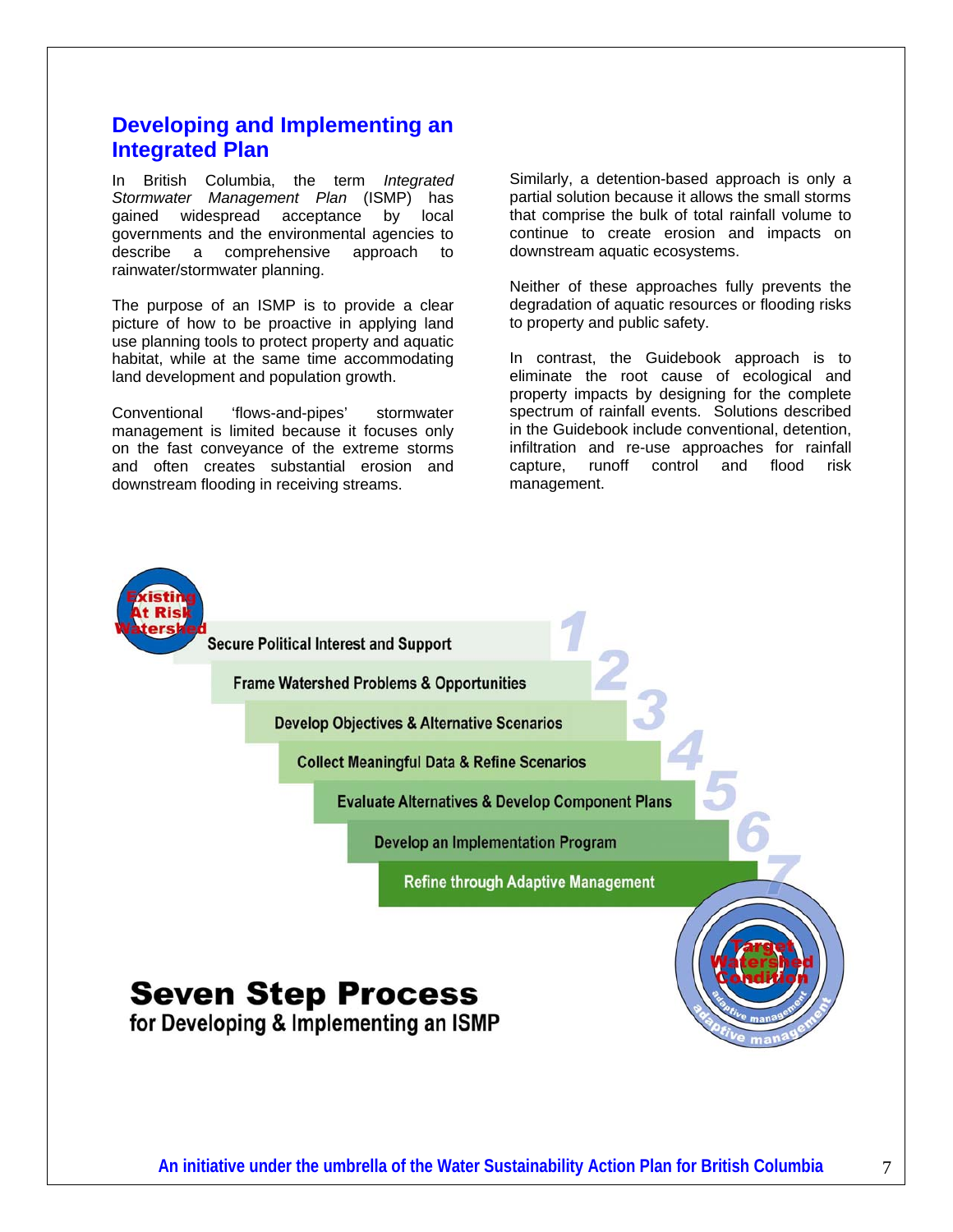#### **Greening of the Built Environment**

Two rainfall-runoff simulation models have been merged to create a single tool that integrates the site with the stream and watershed. The webbased **Water Balance Model for British Columbia** decision support tool was developed in 2003 as an extension of the Guidebook to promote rainfall capture, where rain falls. The new Water Balance Model integrates the powerful continuous hydrologic simulation capabilities of **QUALHYMO** (QUALity HYdrologic MOdel), while providing a standardized presentation of calculation results.

The tool demonstrates how to achieve a 'light hydrologic footprint'. The methodology embedded in the model enables a watershed target to be established; it also enables the user to assess how to meet the watershed target at the site scale. The significant benefit of the 'new Water Balance Model' is the resulting emphasis on strategy.

The 'new Water Balance Model' is a decision support and scenario modelling tool that is designed to bridge engineering and planning. The vision is that it will help communities create neighbourhoods that integrate both good planning and innovative engineering designs, for overall objectives of greater sustainability, such as:

- minimal environmental impacts,
- **enhanced social values,**
- economic stability, and
- recreational opportunities.

The 'new Water Balance Model' underpins **Beyond the Guidebook: The New Business As Usual**<sup>9</sup> , a provincial initiative to advance improved land use planning practices and to influence the greening of the built environment. Appendix A elaborates on this initiative.

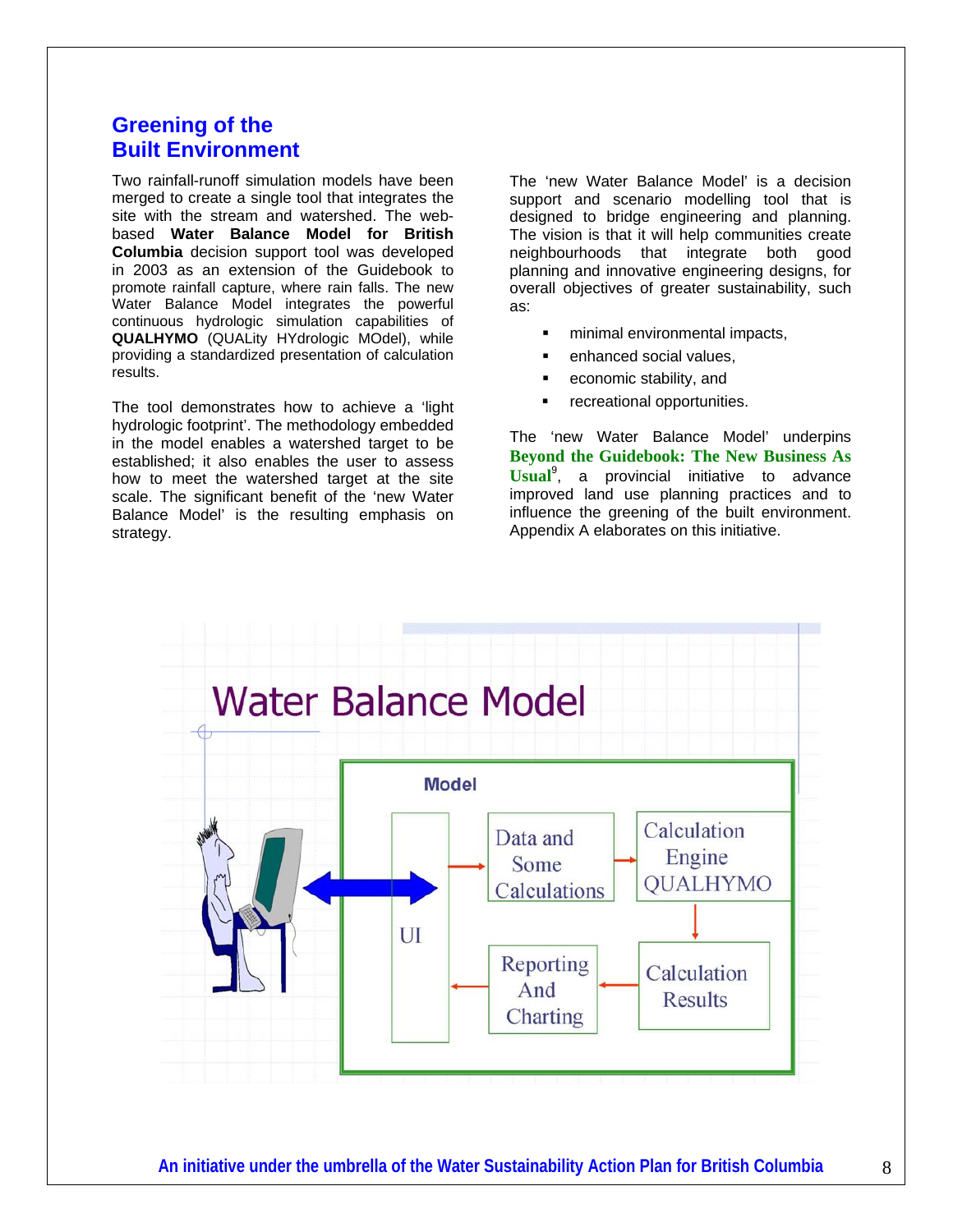**Appendix A Effective Municipal Rainwater/Stormwater Management**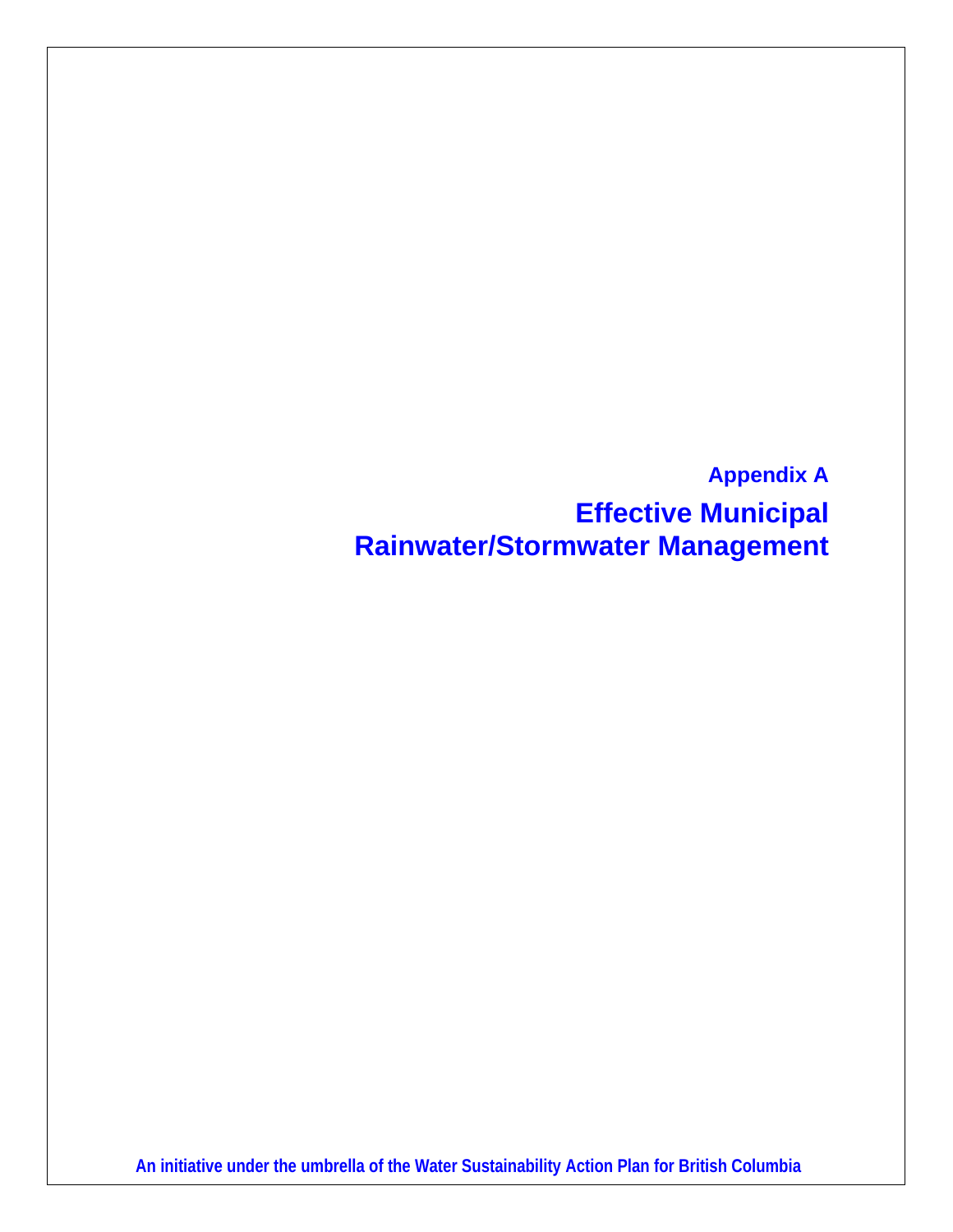



#### **Commentary on Effective Municipal Rainwater/Stormwater Management and Green Infrastructure to Achieve Watershed Health**

The *Local Government Act* vests the responsibility for drainage with municipalities, and British Columbia case law makes clear the responsibility of municipalities to manage runoff volume to prevent downstream impacts. An increasingly important corollary to that responsibility is the need to work from the regional down to the site scale, to maintain and advance watershed health to ensure that both water quantity and quality will be sustained to meet both ecosystem and human health needs.

The *Local Government Act* empowers municipalities with extensive and very specific tools to proactively manage the complete spectrum of rainfall events. These tools enable them to achieve watershed goals and objectives that are established under Integrated Stormwater Management Plan (ISMP) processes.

The Ministry of Community Services is the lead Ministry for rainwater management and green infrastructure; and has a mandate to leverage the Green Communities Project to advance implementation of green infrastructure province-wide. To influence the greening of the built environment, Ministry policy is that "*today's expectations are tomorrow's standards*".

*Beyond the Guidebook: The New Business As Usual* (2007),(available at www.waterbalance.ca), builds on *Stormwater Planning: A Guidebook for British Columbia* (2002) and provides key guidance to the new provincial approach. Validated through Metro Vancouver pilots, *Beyond the Guidebook* advances a performance target methodology for correlating green infrastructure effectiveness in protecting stream health. This initiative incorporates lessons learned over the past six years in order to help municipalities establish what performance targets makes sense at the site, catchment and watershed scales.

Now that prerequisite tools and resources exist, a key to success of ISMPs in meeting the goal of maintaining or improving watershed health as communities grow and redevelop will be the effective integration of rainwater management techniques and green infrastructure in land use planning, plus followthrough upon ISMP implementation, integrated from the regional down to the site scale.

Strategies for integrating drainage actions with other policy and actions, to be truly effective, include:

- Identification and protection of natural green infrastructure (green space and Environmental Sensitive Areas) that performs multiple services
- Reduction of watershed load through effective land use planning and urban containment
- Incorporation and retrofitting of engineered green infrastructure technologies into development plans
- Use of the *Water Balance Model powered by QUALHYMO* to set performance targets at the site, catchment and watershed scales
- Adjustment of bylaws and policies to support objectives and desired outcomes
- Plan performance monitoring and follow-up to adapt and adjust to lessons learned
- Budgeting that anticipates administrative and operations support

A desired outcome is to create neighbourhoods that integrate good planning and innovative engineering designs, for overall greater environmental, social and economic sustainability.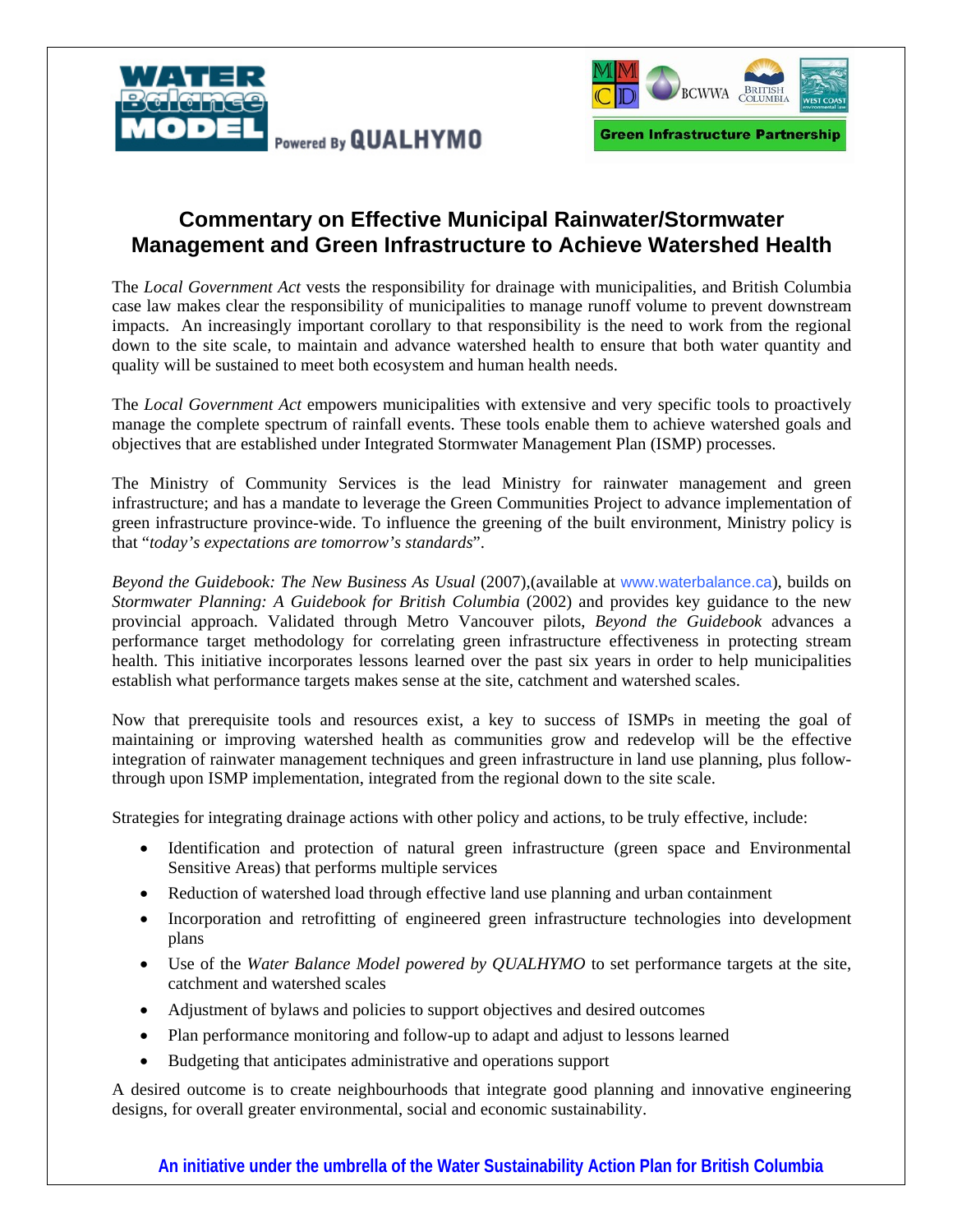



Through an integrated planning process, Table 1 below identifies actions that can be taken by municipalities to create liveable communities and protect stream health.

#### **Table 1 – Framework for Moving from Planning to Action**

| <b>Action</b>                                                                                                                                                        | <b>Level of Commitment</b>                                                                                                                                                                                                                                                                                                                                          |
|----------------------------------------------------------------------------------------------------------------------------------------------------------------------|---------------------------------------------------------------------------------------------------------------------------------------------------------------------------------------------------------------------------------------------------------------------------------------------------------------------------------------------------------------------|
| Complete and<br>implement integrated<br>rainwater/stormwater<br>management plans<br>that are affordable<br>and effective in<br>protecting Watershed<br><b>Health</b> | Municipalities develop ISMPs that enable implementation of integrated<br>strategies for greening the built environment; and include establishing<br>watershed-specific runoff targets (for managing the complete rainfall<br>spectrum) that make sense, meet multiple objectives, are affordable, and<br>result in net environmental benefits at a watershed scale. |
|                                                                                                                                                                      | Municipalities establish watershed targets that are characteristic of actual<br>conditions in watersheds, recognizing that there will be different strategies<br>for already developed versus partially developed watersheds                                                                                                                                        |
|                                                                                                                                                                      | Municipalities evaluate the acceptability of watershed-specific runoff targets<br>on the basis of an evaluation framed by these three questions:<br>1. What target will achieve the watershed health objective?<br>What needs to be done to make the target achievable?<br>2.<br>Do the solutions meet the test of affordability and multiple objectives?<br>3.     |
|                                                                                                                                                                      | Municipalities implement green infrastructure solutions that result in<br>effective rainfall management at the site, catchment and watershed scales.                                                                                                                                                                                                                |
| <b>Embed ISMP</b><br>strategies in<br>neighbourhood<br>concept plans                                                                                                 | Municipalities develop rainwater/stormwater and land use plans through an<br>$\bullet$<br>inter-departmental process that is collaborative and integrated.<br>Municipalities provide guidance as to how watershed-specific targets can<br>be met at the development scale.                                                                                          |

The **Water Balance Model powered by QUALHYMO** is a public domain, on-line decision support and scenario modeling tool for promoting rainwater management and stream health protection through implementation of "green" development practices. This tool demonstrates how to achieve a 'light hydrologic footprint', and will help build bridges between planners and engineers; and underpins *Beyond the Guidebook: The New Business As Usual*.

The methodology embedded in the *Water Balance Model powered by QUALHYMO* enables a watershed target to be established; it also enables the user to assess how to meet the watershed target at the site scale. Accompanying this commentary is a paper titled *Beyond the Guidebook: Establish Watershed-Specific Runoff Capture Performance Targets* that was released at the 2008 Water Balance Model Partners Forum.

> Prepared by the Green Infrastructure Partnership with the support of the Inter-Governmental Partnership, March 2008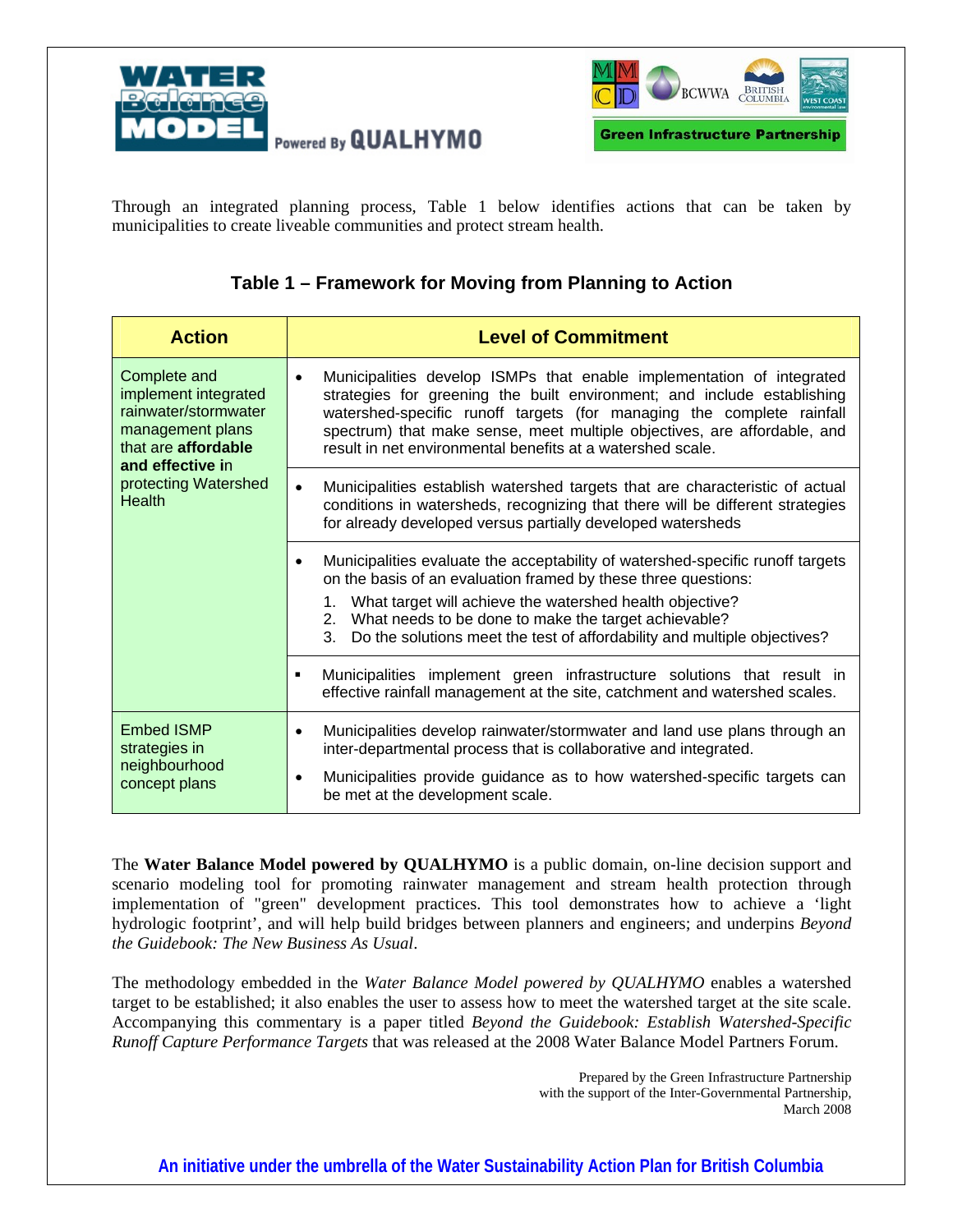**Appendix B Resources downloadable from waterbalance.ca and waterbucket.ca**